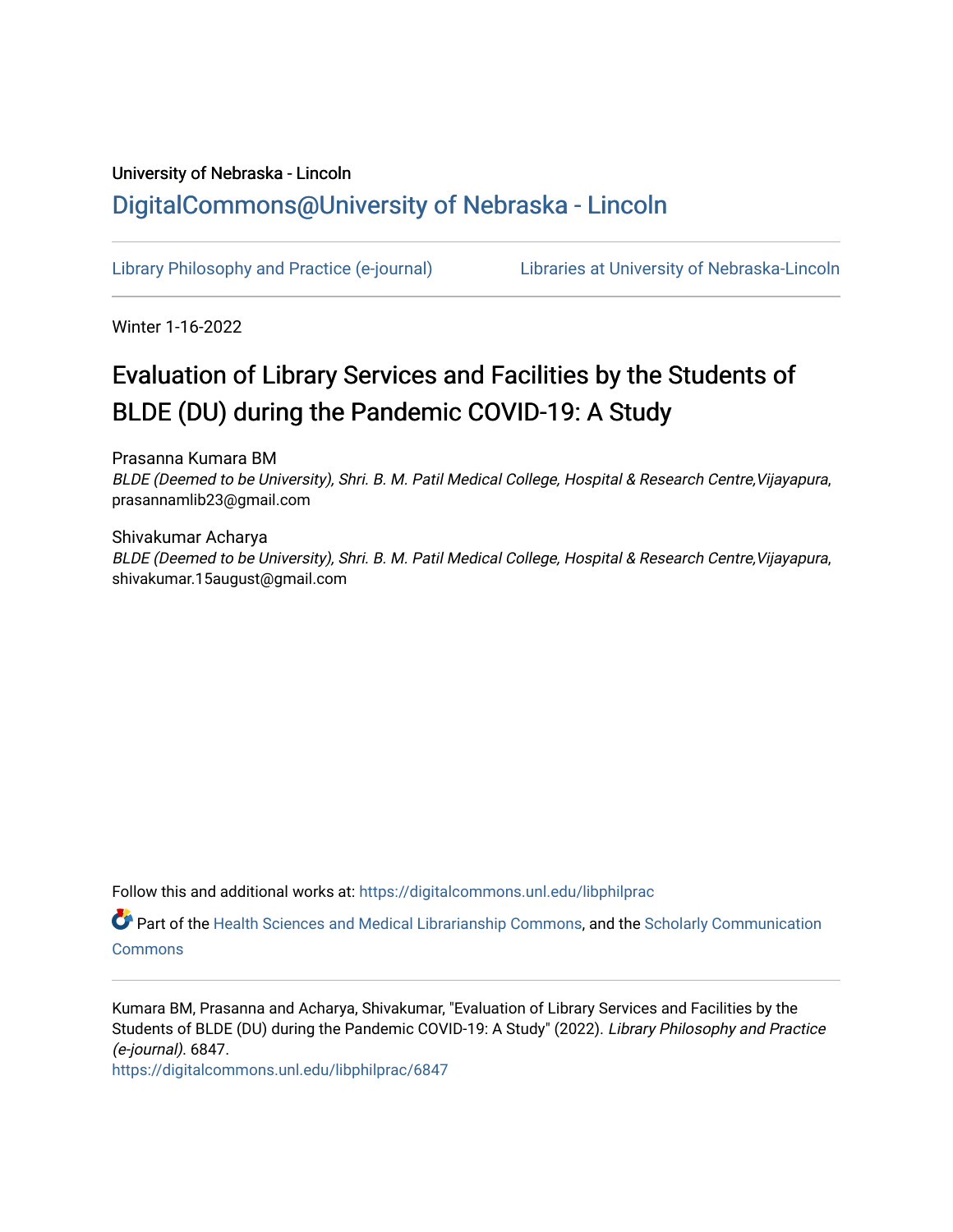# **Evaluation of Library Services and Facilities by the Students of BLDE (DU) during the Pandemic COVID-19: A Study**

Shivakumar Acharya<sup>1,</sup> Prasanna Kumara B.M. (Corresponding)<sup>2</sup>

#### **Abstract**

The library plays a significant role in any higher education centre to that provides formation services, resources, and facilities to support its clients for their systematic studies and research activities. This study deals with the awareness and usage of various services and facilities offered by the BLDE (DU) central library during the Pandemic. The research method adopted for this study was a Google Form with a self-designed questionnaire was prepared and circulated randomly among 100 PG students of BLDE-DU, in which 66 were responded. The result revealed that almost all the postgraduate students who responded are aware of the central library's variety of services & facilities. Circulation service is the major service that the PG students utilized following Plagiarism check and Literature search services. The research proposes that user satisfaction assessments be promoted based on the study's results. In addition, library administration should provide training sessions on how to utilise library services effectively on a regular basis. This research adds to the body of knowledge, policy, and practise, especially when it comes to accessing library services and facilities during pandemics like COVID-19.

*Keywords: Library Services, Library Facilities, Library Usage, Information Seeking Behavior, University Library, Covid-19*

*---------------------------------------------------------------------------------------------------------------------*

*1. Assistant Librarian, BLDE (Deemed to be University)-Vijayapura- [https://orcid.org/0000-](https://orcid.org/0000-0001-6347-9213) [0001-6347-9213](https://orcid.org/0000-0001-6347-9213), 2. University Librarian, BLDE (Deemed to be University)- Vijayapura<https://orcid.org/0000-0003-2760-443X>*

# **Introduction**

Governments throughout the world have imposed complete or partial lockdowns to curb the spread of the COVID-19 outbreak. However, these lockdowns had serious economic and social consequences, posing unique challenges in the educational sector, forcing not only students, but also policymakers and service providers, such as librarians, to adapt and adopt technology as a viable and valuable option for meeting stakeholders' educational needs and overcoming a variety of obstacles. Furthermore, as a preventive step to prevent the virus from spreading further, the Indian government announced the closure of all educational institutions throughout the nation on March 16, 2020, for a period of fifteen days (Times of India, 2020).

The school education sector moved quicker than the higher education sector in India to convert its whole operation to an online platform in response to the countrywide shutdown in March and April 2020. (Wadia, 2020). One of the reasons for this may be the time and length of the original decision to shut educational institutions in India. According to most higher education institutions' academic calendars, classroom instruction was almost complete, and exams were about to begin. However, because of the Pandemic's fast-developing circumstances, the University Grants Commission (UGC), India's top authority for higher education, decided to postpone all exams save the terminal semester/final years and ordered that they be completed by the end of September 2020. (University Grants Commission, 2020). Due to the suspension of in-person services and the loss of Access to physical collections at the schools' libraries, students, professors, and library professionals consider embracing technology as the only option to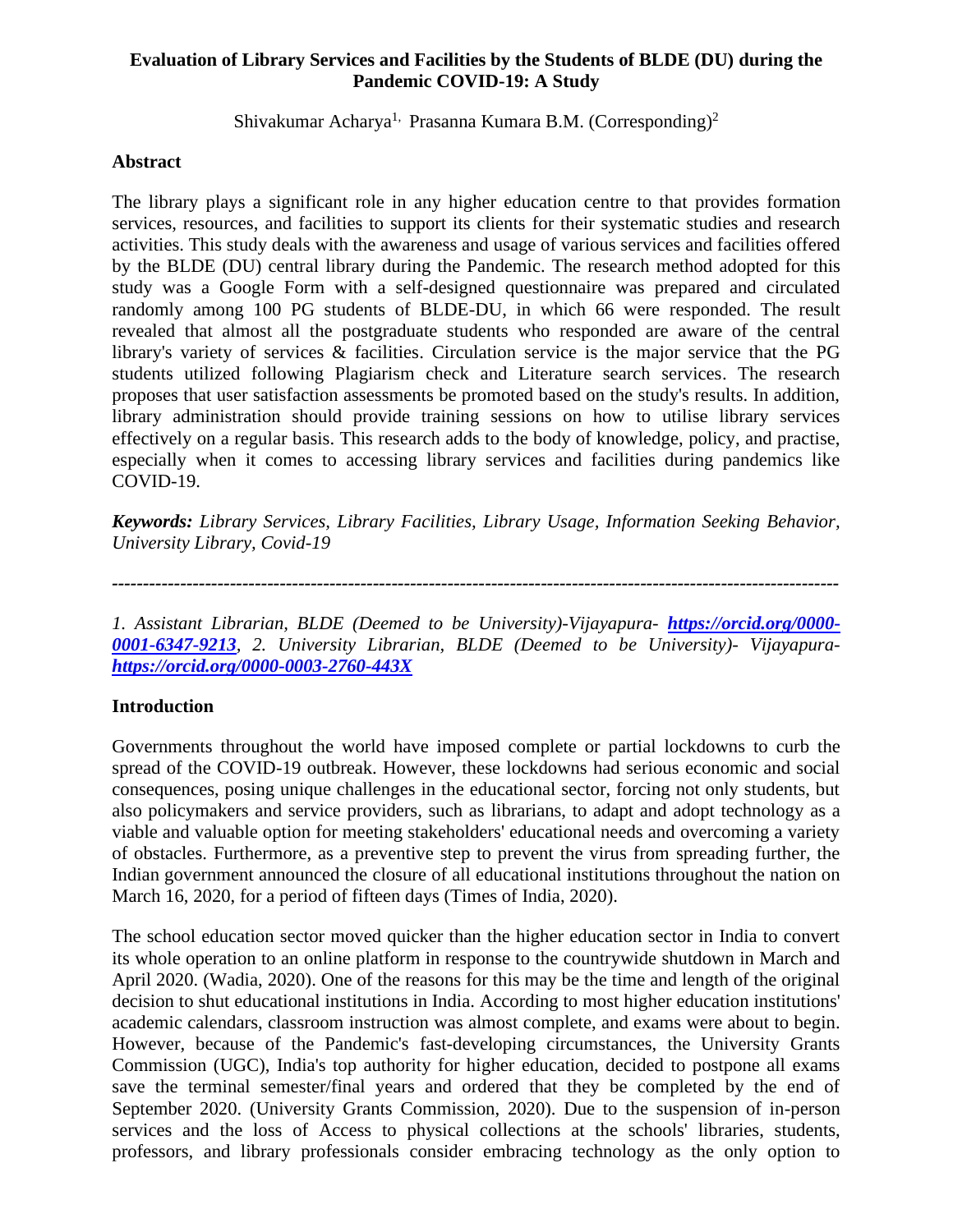weather the storm. During the lockout, library staff showed their abilities, sensitivity, and flexibility in responding to quickly changing circumstances. In such cases, the website becomes a vital and dynamic platform for connecting with and serving the targeted consumers. However, technology alone will not be sufficient. In this unusual and urgent circumstance, library professionals, particularly those from leading health institutions, play a critical role in informing their customers about the facilities and services that they provide.

The library has held a vital position since the middle of March 2020, a time when it has been uniquely situated to act as a key building. The library is open to BLDE(DU) faculty, students, and staff, but not to community users; the building is accessible with only one door open, while all three other entrances are locked; the first floor is open to BLDE(DU) faculty, students, and staff, but not to community users; the library is open to BLDE(DU) faculty, students, and staff, but not to community users; and the majority of library staff work from home, with the exception of the University Librarian and about four Many other services, on the other hand, have been switched to totally online intervention.

# **Literature Review**

Weeks A, Houk KM, Nugent RL, Corn M, Lackey M. say that Cooperation between a few College of Medicine offices, including the library, brought about another help for personnel during the COVID-19 pandemic emergency. By consolidating endeavors, uphold for instructing on the web turned into an assembled exertion and significantly less overwhelming for the workforce, which could counsel one gathering for web-based showing support, as opposed to three or four unique elements. The subsequent undertaking prompted a site FAQ and counselling email address open to all workforces to give engaged and ideal innovation and instruction help to staff.

Cote MP, Donne EM, Hoover BD, Thormodson K. study shows institutional archives are essential in clinical schools and scholastic wellbeing communities, and just a few wellbeing frameworks have utilized them to follow and advance their examination and academic action. This article depicts how Providence System Library Services utilized their current institutional store stage to substitute a virtual feature for a yearly in-person occasion.

Martin HJ, Schwartz A. The role of health science administrators in the Covid Pandemic is investigated by say ordinary Element. COVID19 has swiftly spread over the globe. All major metropolitan areas throughout the globe have been placed under lockdown. In Pakistan, the first case was evaluated on February 26, 2020, and as of March 31, 2020, there were more than 2039 assessed cases and 26 fatalities. There are another 12 000 suspected cases around the country. If no precautions are taken, this will undoubtedly increase. Pakistan's universities, colleges, and schools were all shut down. College curators' roles in this crisis included bringing concerns to light via general health education, assisting clinical professionals and scientists, and providing ongoing traditional sorts of aid to regular library patrons in Pakistan. The Standard Component also contributes to valued assets.

In their Study, Ali MY, Gatiti P. explain that the COVID-19 Pandemic has presented huge difficulties for wellbeing science custodians. During this Pandemic, curators are assuming a functioning part by expanding the public's attention to the infection, keeping up archive conveyance benefits and giving examination uphold. This paper utilizes the strategy for work area examination of the sites of chosen library relationship to distinguish the reactions of wellbeing science custodians to the COVID-19 Pandemic. The investigation features huge activities taken by some wellbeing science administrators which others can recreate to address the issues of library clients in the COVID‐19 wellbeing emergency.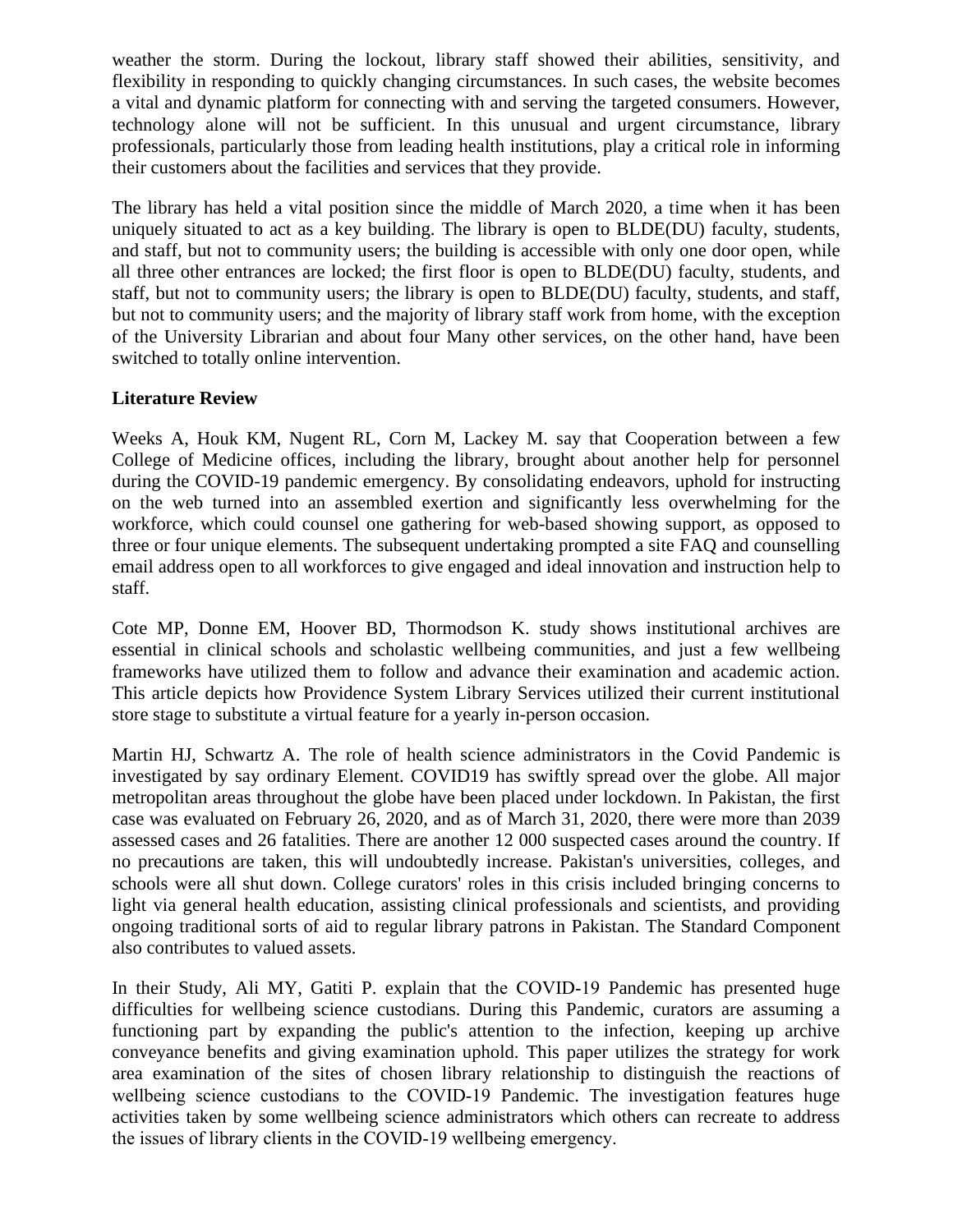#### **Statement of the Problem**

It is found that there is an issue of underutilization of services, facilities and resources. It has been found that regardless of the university library's huge budget used to get different facilities, resources, and services, there is helpless clients' support in the library administrations. Distinguishing the purposes behind vulnerable support will empower the library to learn the strength and shortcomings of services delivered to clients. This will help library administrators find answers for the issues recognized.

Therefore, this study seeks to investigate reasons for postgraduate students' low usage of library services, looking at " Evaluation of Library Services and Facilities by the Students of BLDE (DU) during the pandemic COVID-19: A Study."

# **Objectives of the Study**

- ➢ To identify the usage and awareness of services and facilities available in the Central Library of BLDE (DU).
- ➢ Investigate the frequency of use of the library services by postgraduates' students in BLDE (DU).
- $\triangleright$  Investigate challenges the postgraduates' students face when utilizing the library services in BLDE (DU).
- $\triangleright$  To get the suggestions for improving services & facilities available in the Central Library of BLDE (DU).

#### **Scope and Methodology**

During the COVID-19 epidemic, the current research seeks to explain the library's different services that are utilized to satisfy the requirements of its end-users. The writers' personal experiences working in an academic library, observations of the library's reactions to its resources and services, and thoughts on what might be considered for growth now and in the future are all utilized as methods. For this study, a Google Form containing a self-designed questionnaire was created and distributed randomly to 100 PG students at BLDE (DU), with 66 students responding.

#### **Data Analysis & Interpretation**

#### **Gender wise distribution**

# **Table-1: Gender wise distribution**

| <b>Sex</b> | <b>Respondents Percentage</b> |       |
|------------|-------------------------------|-------|
| Male       | 23                            | 35%   |
| Female     | 43                            | 65%   |
| Total      | 66                            | 100\% |

Table-1 depicts that the number of male respondents is 23 representing 35% of the respondents, while female respondents are 43, representing 65% of the total respondents.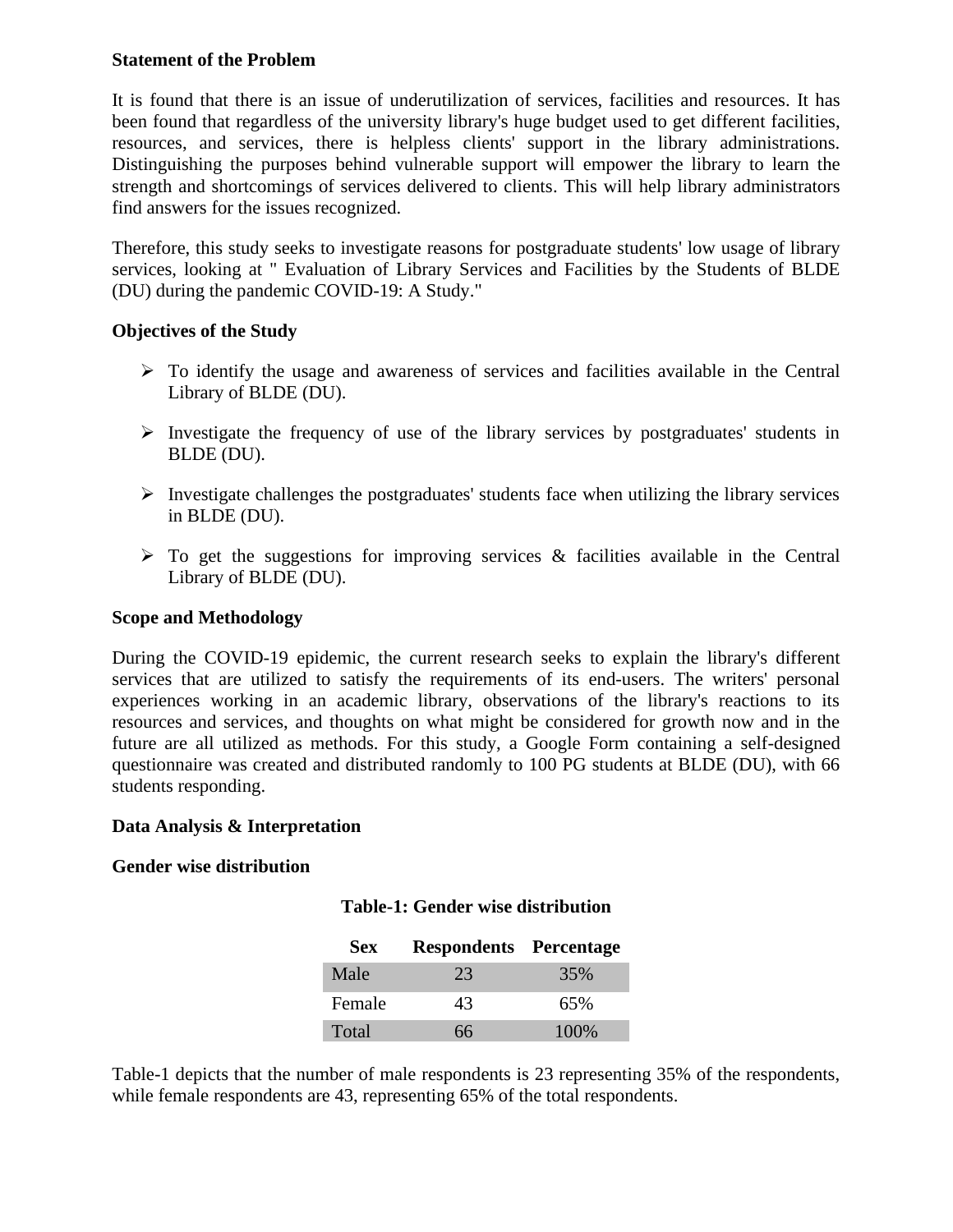| <b>Department</b>      | <b>Respondents</b> | Percentage |
|------------------------|--------------------|------------|
| Anesthesiology         | 10                 | 15.15      |
| Biochemistry           |                    | 1.52       |
| Community medicine     |                    | 1.52       |
| Dermatology            | 4                  | 6.06       |
| <b>ENT</b>             | $\overline{2}$     | 3.03       |
| General Medicine       | 11                 | 16.67      |
| <b>General Surgery</b> | 10                 | 15.15      |
| <b>OBG</b>             | 3                  | 4.54       |
| Ophthalmology          | 4                  | 6.06       |
| Orthopaedics           | 3                  | 4.54       |
| Pathology              | 11                 | 16.67      |
| Paediatrics            | 3                  | 4.54       |
| Radiology              | $\overline{2}$     | 3.03       |
| Urology                |                    | 1.52       |
| <b>Total</b>           | 66                 | 100%       |

# **Table-2: Department wise distribution**

Table-2 clearly explains that most respondents are from General Medicine and Pathology (33.34%.). The least respondent departments are Biochemistry, Community Medicine, and Urology, showing 4.56% with one respondent from the department.

# **Frequency of visit**

# **Table-3: Frequency of visit**

| <b>Frequency of visit</b>            | Response        | Chi-square Value | $P-value$ |  |
|--------------------------------------|-----------------|------------------|-----------|--|
| Frequently (3 or more times a week)  | 19 <sub>1</sub> |                  |           |  |
| <b>Never</b>                         |                 |                  |           |  |
| Occasionally (5 to 9 times a module) | 35              | 27.515           | 0.001     |  |
| Seldom (4 or less times a year)      |                 |                  |           |  |
| <b>Grand Total</b>                   | 66              |                  |           |  |

The above table-3 clearly shows that 53% of respondents visited the Central library occasionally during the Pandemic, whereas only 7% of the respondents had seldom visited the Central Library. This depicts that more students utilized the Central library for their information need.

#### **Time spent the library kept open during the Pandemic COVID-19**

#### **Table-4: Time spent the library kept open during the pandemic COVID-19.**

| <b>Hours</b>      | <b>Respondents</b> | <b>Percentage</b> |
|-------------------|--------------------|-------------------|
| Less than 30 Min. |                    | 3%                |
| $1 - 2$ hrs.      | 3                  | 4%                |
| $3 - 4$ hrs.      |                    | 9%                |
| 4- 5 hrs.         | 38                 | 58%               |
| More than 6 hrs.  | 17                 | 26%               |
|                   | 66                 | 100%              |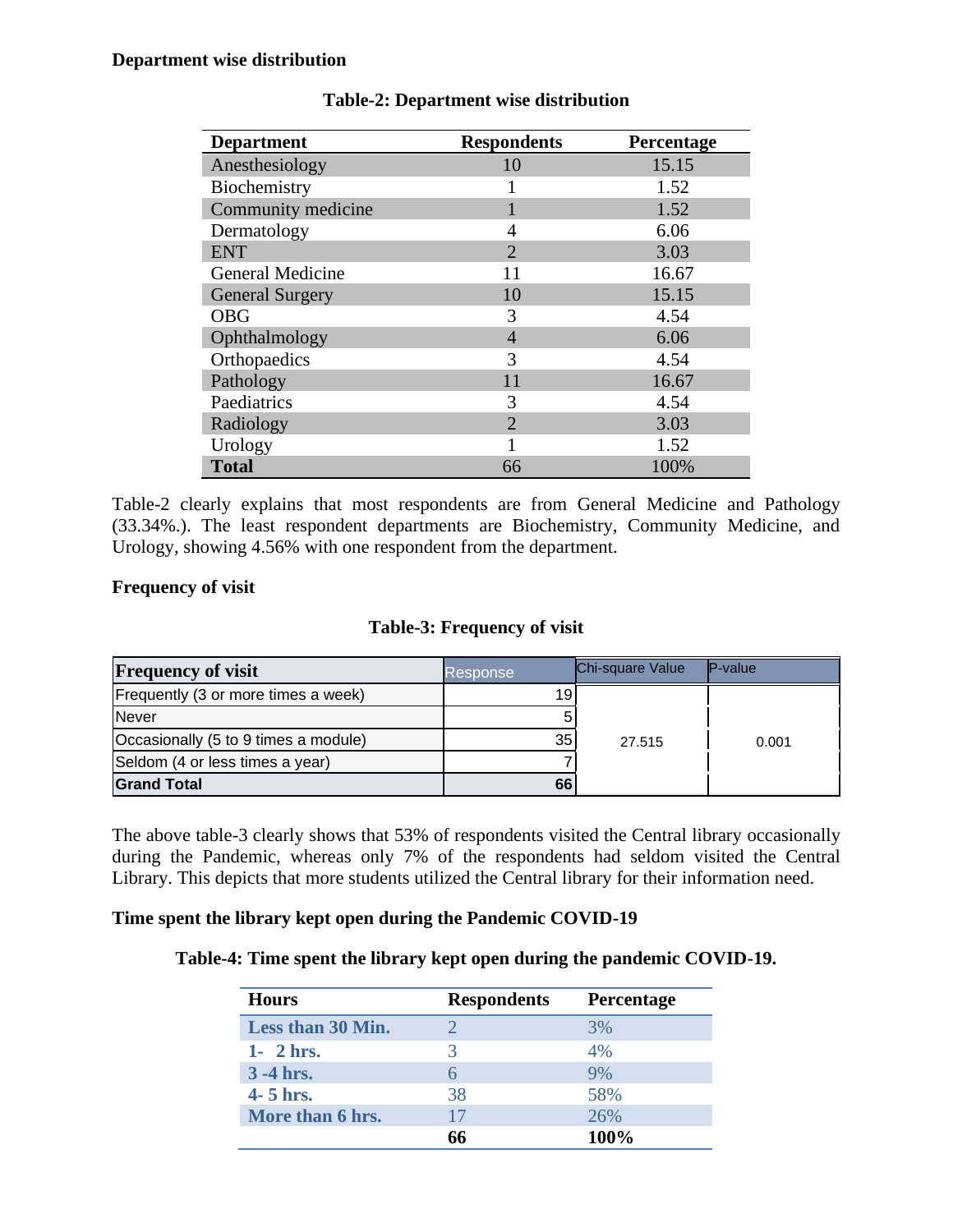Table-4 shows that During the Pandemic period (March-December 2020), the central library was daily kept open 13 hrs. The majority of the respondents, 38 (58 %) spent 4 to 5 hours in the library and 2(3%) of respondents spent the less than 30 mint in a day.

# **Utilization of Library Services**

| <b>Library Services</b>                                                           | Response | %    | <b>Rank</b>    |
|-----------------------------------------------------------------------------------|----------|------|----------------|
| Circulation of books/journals                                                     | 62       | 93.9 | $\mathbf{1}$   |
| Plagiarism check                                                                  | 53       | 80.3 | 2              |
| Literature Search through database and internet resources                         | 40       | 60.6 | 3              |
| <b>Library Orientation</b>                                                        | 40       | 60.6 | 4              |
| <b>OPAC (Online Public Access Catalog)</b>                                        | 37       | 56.1 | 5              |
| Remote AccessAccess to library resources                                          | 36       | 54.5 | 6              |
| Departmental Library Service                                                      | 32       | 48.5 | $\overline{7}$ |
| Document Delivery Service (DDS) (journal article book, videos, ppt etc.)          | 30       | 45.5 | 8              |
| Email / SMS Alert Service                                                         | 29       | 43.9 | 9              |
| Reprographic Service                                                              | 28       | 42.4 | 10             |
| User feedback about Central Library through QR code                               | 27       | 40.9 | 11             |
| <b>Current Awareness Services (CAS)</b>                                           | 26       | 39.4 | 12             |
| Newspapers clipping Service                                                       | 15       | 22.7 | 13             |
| Reference citation                                                                | 10       | 15.2 | 14             |
| Assisting in the selection of a journal for publication.                          | 9        | 7.6  | 15             |
| Compilation of bibliography on request (list of books, journals subject-<br>wise) | 7        | 10.6 | 16             |
| <b>Indexing Service</b>                                                           | 4        | 6.1  | 17             |
| Book bank service for SC/ST students                                              | 4        | 6.1  | 17             |

# **Table- 5 Utilization of Library Services**

The responses summarized in Table 5 were about how the students have offered and utilized the library services during the Pandemic. These answers show the diversity of library services and the wide range of objectives. It depicts that the Circulation service is the most frequently utilized service with 62 respondents (93.9%) followed by a Plagiarism check (80.3%), Library orientation (60.6%). Indexing and Book Bank Services were the least utilized services comprising of 6.1% each.

# **Precautions taken by the Central Library during the Pandemic.**

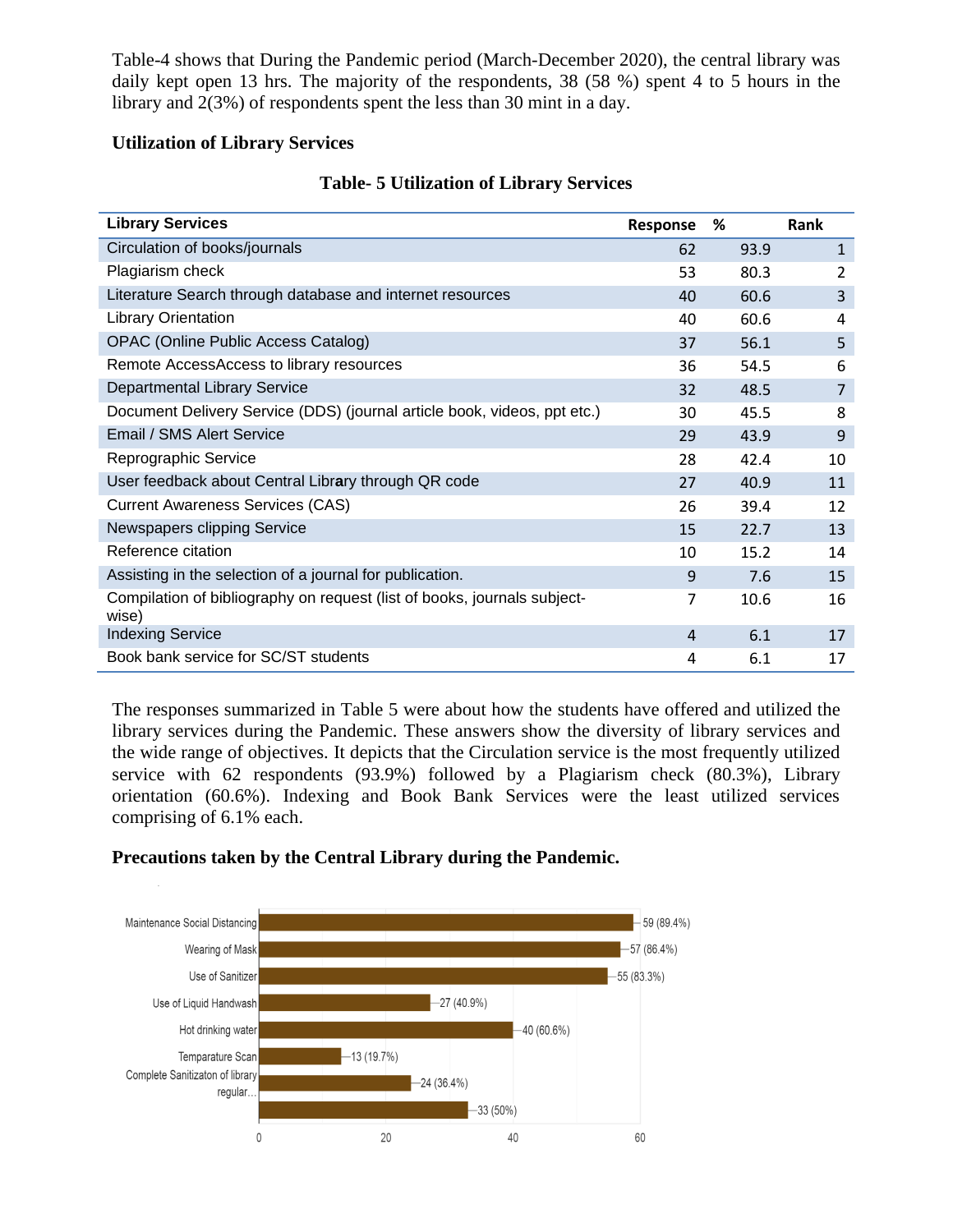# **Figure – 1: Precautions are taken by the Central Library during the Pandemic**

The Figure1 clearly shows that the precaution-Maintenance of Social Distancing is the most known and utilized precaution with 89.4% response followed by Wearing of mask-86.4%, use of sanitizer (83.3%) and Hot drinking water facility (60.6%). The Temperature check precaution was the least known and utilized precaution with 19.7%.

#### **Use of Remote Access**

#### **Table-6: Use of Remote Access**

| Response       | Respondents | Percentage |
|----------------|-------------|------------|
| Yes            | 34          | 82%        |
| N <sub>0</sub> |             | 18%        |
| <b>Total</b>   | 00          | 100%       |

We can easily conclude the above table-6 that 54 respondents, i.e., 82% of respondents, used their Remote Access credentials to connect to the Central Library online resources when they were physically far away during the Pandemic.

#### **Resources accessed through the remote Access**



#### **Figure2: Resources accessed through the remote Access**

The Figure No.2 reveals that the PubMed database is the most widely utilized resource/database with 78.8% responses, followed by the Institutional Repository database (D-Space) with 68.2% and OPAC with 50% responses.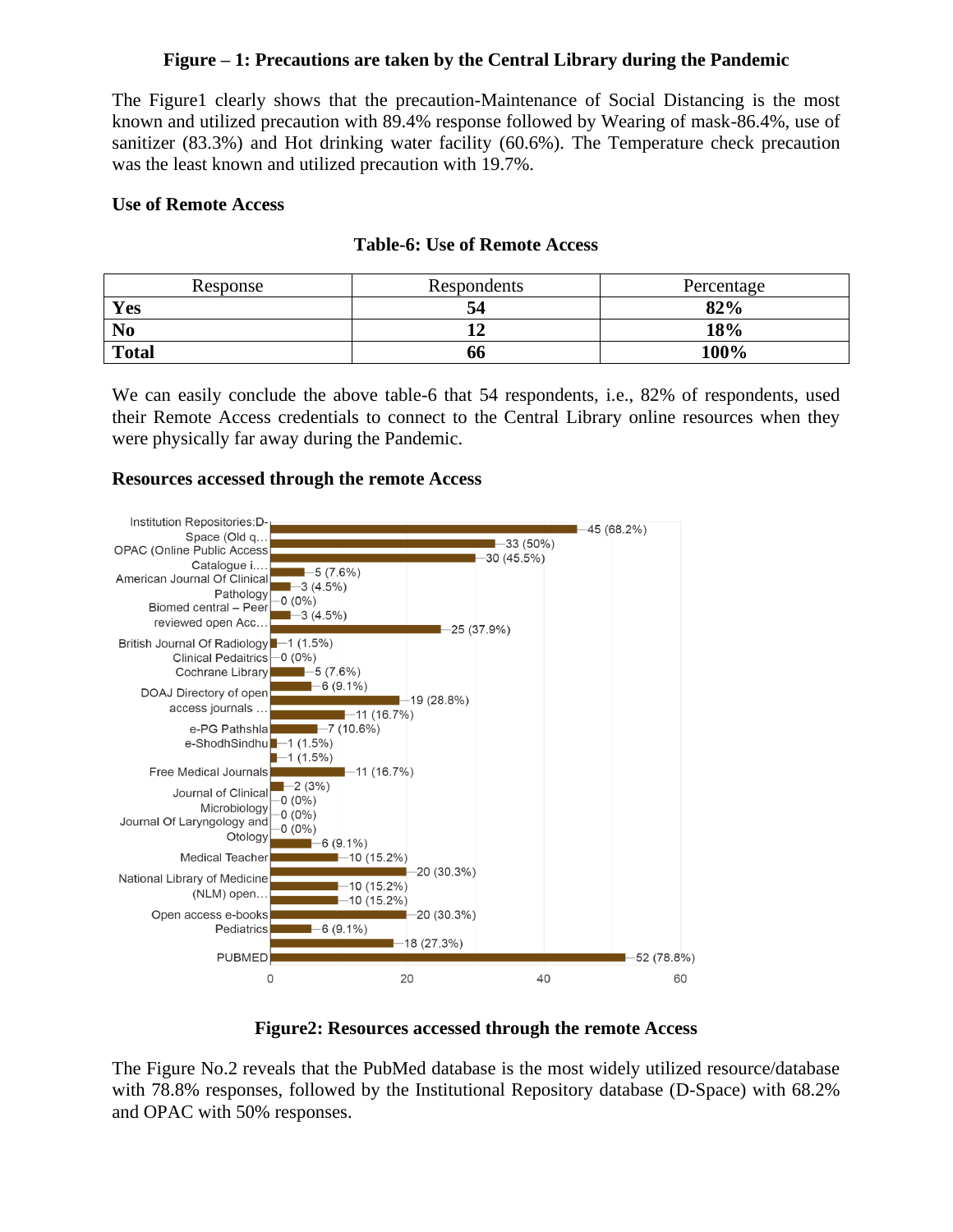

# Challenges of utilizing the library services during the pandemic COVID-19?

**Figure3: Challenges of the Library Services during the pandemic Covid - 19**

From the above Figure3 anybody can depict that Information of new arrivals was the most significant challenge faced by the respondents with 34.8% response followed by Not up-to-date Information with 28.8% response. It also shows that the Central Library staff were very cooperating during the Pandemic with 0% response to the challenge faced.

| Table-7: Satisfaction of Library Services & Facilities during this Pandemic? |  |  |
|------------------------------------------------------------------------------|--|--|
|                                                                              |  |  |

| <b>Library Services &amp; Facilities</b> |    |    | Excellent Very Good Satisfactory Average |  |
|------------------------------------------|----|----|------------------------------------------|--|
| <b>Library Services</b>                  | 26 | 33 |                                          |  |
| <b>Library Facilities</b>                | 13 | 40 |                                          |  |
| Library Staff cooperation                | 15 | 44 |                                          |  |
| Library timing hours                     | 10 | 35 | 12                                       |  |
| Library environment                      | 15 | 40 | 10                                       |  |
| Library Precautions for Pandemic         | 12 |    |                                          |  |



# Satisfaction of Library Services & Facilities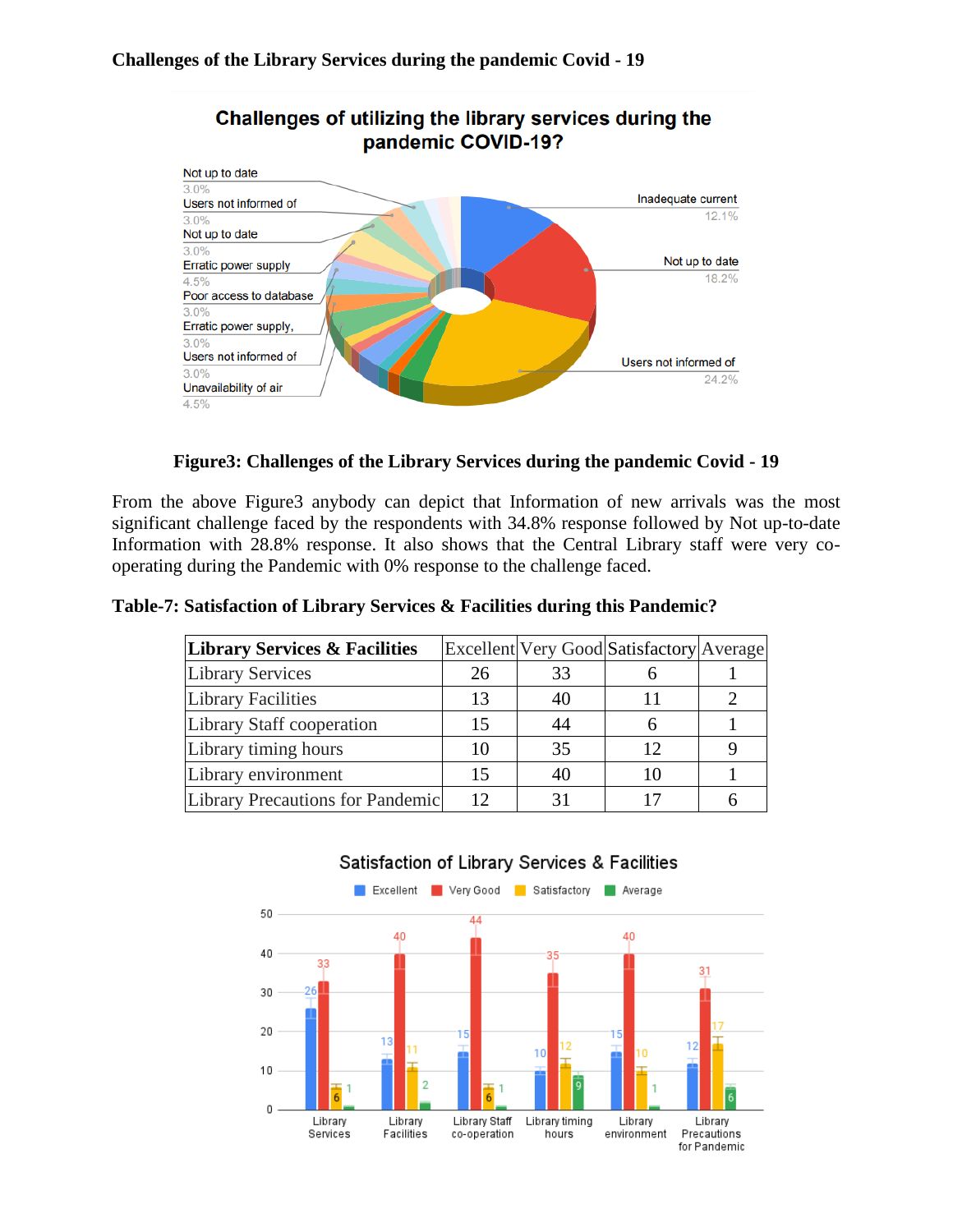#### **Figure4: Satisfaction of Library Services & Facilities**

Table-7 and Figure 4 clearly shows that almost 98% of the respondents were satisfied with the services provided by the Central library during the Pandemic period, and only 2% of respondents were not satisfied to their extent hence they responded that the services were average. Also shows that 97% (i.e., 64 respondents) were satisfied with the facilities offered by the Central Library in different levels whereas only 3% (i.e., 2 respondents) were not satisfied to their extent. Self explains that 99% (i.e., 65) respondents were satisfied with the Cooperation given by the Central Library staff during the Pandemic. In contrast, only one respondent responded the Cooperation given by the Central Library staff during the Pandemic was average. During the Pandemic period, the central library was daily kept open 13 hrs. (i.e., 08.00 am to 09.00 pm.). 86% of the respondents were happy in different levels, whereas only nine respondents (i.e., 14%) were not satisfied with the library timing hours.

# **Conclusion**

It was uncovered that the postgraduate students know about different services delivered in the university library. Borrowing library materials is the most disparaged service, and the clientele also utilizes similarity check very well. The serious issues confronting the clients in utilizing library facilities and services are the absence of current books and periodicals. Likewise, unsteady force supply is additionally distinguished. Based on the discoveries of the examination, the accompanying proposals are made. There is a need for library authorities to buy in current books and periodicals. The alternative power supply should be given, for example, sun-oriented energy.

Furthermore, the library climate should help utilize library services. A satisfactory arrangement ought to be made for air conditioner. An adequate overview of the client's fulfilment ought to be completed to decide the estimation of administrations and the region that needs improvement. The library authority ought to coordinate library programs that will make attention to clients on different services that have been rendered in the library. This will help with advancing the picture of the library.

Consequently, clients will know about different advantages from utilizing the library facilities and services. The short come of the investigation laid on the way that it is a pilot investigation thus the respondents were very few. Furthermore, the investigation is restricted to the PGs at the university BLDE (DU); subsequently, the discoveries may not be summed up. There is a requirement for examining the awareness and utilization of library resources among undergraduate, Ph. D and staff in the different universities in the country. The inference of this investigation is that it gives new Information to the library administrators on the perception and utilization of library resources by the postgraduates. Moreover, the investigation will be valuable for strategy producers in the library, adding to writing.

#### **References:**

1. International Federation of Library Associations and Institutions (IFLA). Key Resources for Libraries in responding to the Coronavirus Pandemic COVID-19 and the Global Library Field. COVID-19 Glob Libr F [Internet]. 2020;1-17. Available from: https://www.ifla.org/covid-19-and-libraries#reopening

2. Falt, Eric and Das P. Covid-19 put brake to academic activity, but digital libraries can